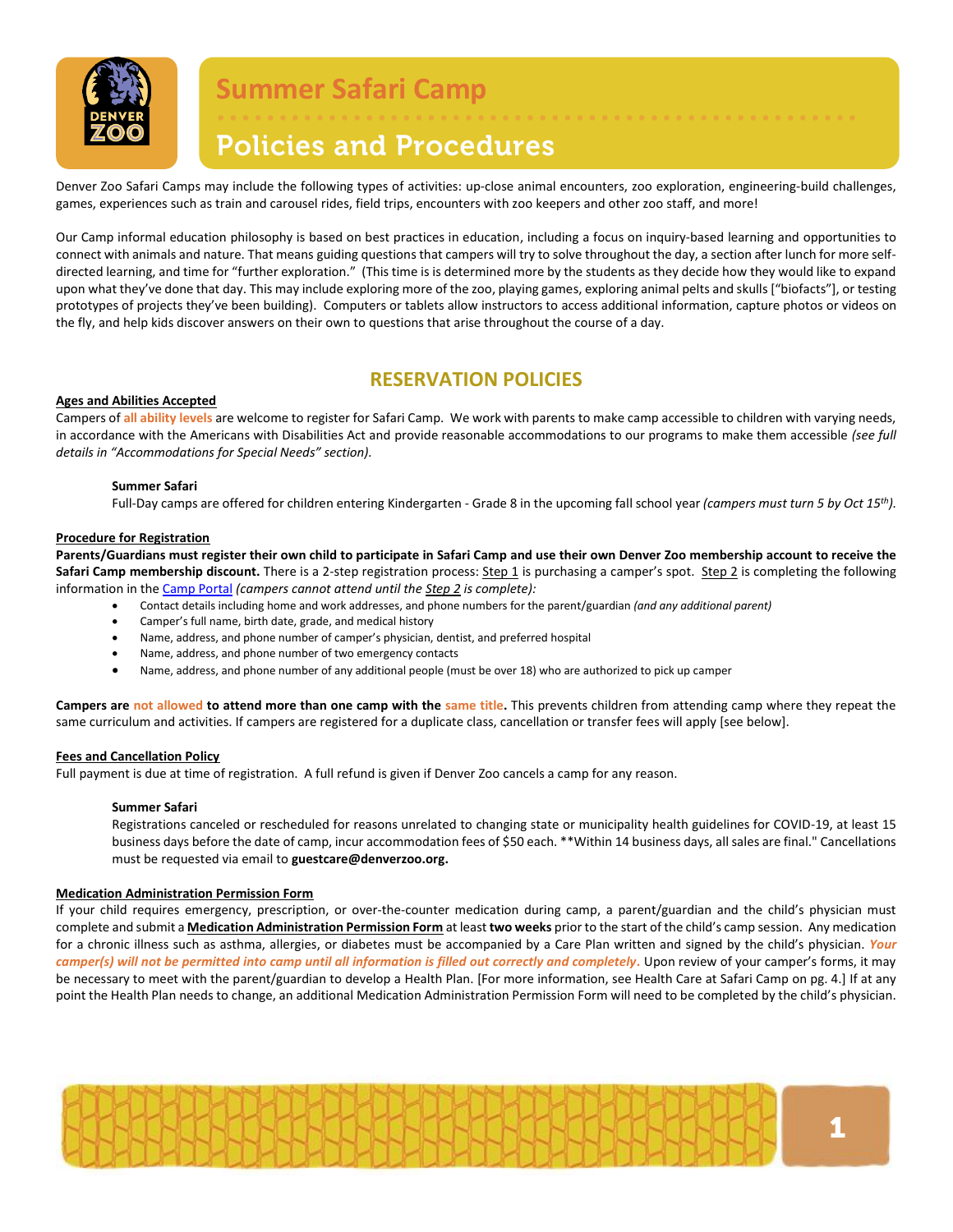

# **Policies and Procedures**

### **GENERAL INFORMATION**

• • • • • • • • • • • • • • • • • • • • • • • • • • • • • • • • • • • • • • • • • • • • • • • • • • • •

Summer Safari Camps are five-day/week-long camps offered June through August *(a four-day week is offered July 5-8, 2022 in recognition of Independence Day).* See full schedule on ou[r website.](https://www.denverzoo.org/safari-camps) Camps run from 9:00 A.M.–4:00 P.M.

Please arrive on time for your child's camp. Arriving after camp begins could result in missed tours, animal encounters, or other missed activities, and late arrival fees.

#### **Daily Participant Drop-off**

During Summer Safari, drop-off takes place at the following times, depending on grade level:

- 8:45 9:00 A.M. Grades 6-8 + 2-3
- 9:00 9:15 A.M. Grades 4-5 + K-1

*If parents/guardians have additional campers to drop-off in varying time windows, please drop-off together in the earlier option. (E.g., if you have a second grader and a fourth grader, please drop-off both between 8:45-9:00 A.M.)* 

Please follow these instructions:

- 1. Please park in the parking garage, if space is available.
- 2. Drop-off is at your child's classroom in the Gates Center or in the tents just outside the Gates Center through the Special Programs Entrance, Gate 1. This entrance is located directly up the steps from the elevators on the Macaw level of the parking garage (second level).

Drop-off ends and the Special Programs Entrance closes at 9:15 A.M. Late arrivals should proceed to the Zoo's Main Entrance to complete check-in procedures. A late arrival accommodation fee will be collected for each child.

#### **Daily Participant Pick-up**

During Summer Safari, pick-up will take place at the following times, depending on grade level:

 $\bullet$  3:45 - 4:00 P.M. – Grades 6-8 + 2-3

• 4:00 - 4:15 P.M. – Grades 4-5 + K-1 *If parents/guardians have additional campers to pick up in varying time windows, please pick up together in the earlier option. (E.g., if you have a second grader and a fourth grader, please pick up both between 3:45-4:00 P.M.)* 

Please follow these instructions:

- 1. Please park in the parking garage, if space is available. Pick-up is at your child's classroom in the Gates Center or in the tents just outside the Gates Center through the Special Programs Entrance, Gate 1. This entrance is located directly up the steps from the elevators on the Macaw level of the parking garage (second level).
- 2. A photo ID is required every day to pick up a child from camp.

Campers will only be released to those persons whom parents/guardians have added to the authorized pick-up list. *Photo ID is REQUIRED EVERY DAY at pick-up.* If a non-authorized person attempts to pick up a camper, Camp staff will attempt to contact parents/guardians at all numbers provided. If no contact is made, the person will be asked to wait until confirmation is secured from parents/guardians. In circumstances where the person attempting to have the child released is behaving aggressively or inappropriately, they will be referred to Denver Zoo security and police may be called.

**It is mandatory that all children be picked up by 4:15 P.M.** Parents/guardians are asked to notify Camp Staff if they are running late. After 4:15 P.M., parents/guardians, emergency contacts, and authorized pick-ups will be notified that the child needs to be picked up as soon as possible and an accommodation fee of \$10 will be charged every 15 minutes after 4:15 P.M. until they are picked up. Camp Staff will supervise the camper until an authorized pick-up person arrives. If no one can be contacted by 5:30 P.M., the Denver Police Department will be contacted and custody of the child will move to the Denver Police Department.

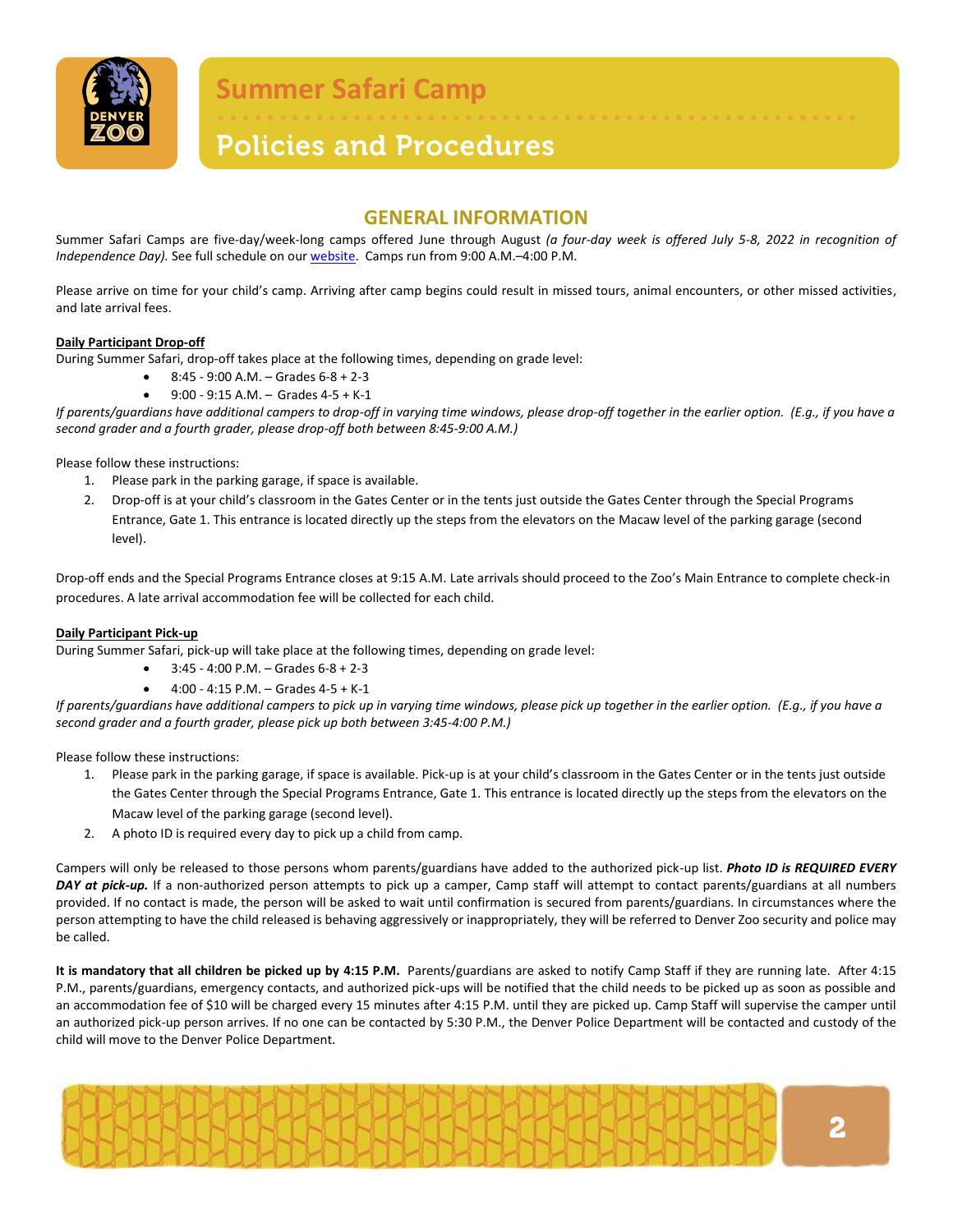

### • • • • • • • • • • • • • • • • • • • • • • • • • • • • • • • • • • • • • • • • • • • • • • • • • • • • **Policies and Procedures**

#### **Camper Absences**

As Safari Camp programs are a recreational and elective activity, parents/guardians may choose to stop sending their child to camp at any time. Parents/guardians are encouraged to communicate with Camp Staff about planned or unplanned absences, but it is not required. Refunds will not be issued for unattended days. [For more information, see Fees and Cancellation Policy, above.]

#### **Late Arrival/Early Pick-up**

With advance notice, children may be dropped off or picked up during lunch time (12:00-1:00 P.M.) at no charge, as campers are always in a predefined area during the lunch hour. At other times of the day, campers may be anywhere within the 80-acre Zoo property (or on a field trip), making late arrivals and early departures complicated; resulting in an accommodation fee.

Accommodation Fees:

- Dropping off after camp start time  $$5$  /instance/camper
- Picking up before camp end time  $\frac{1}{2}$  and time  $\frac{1}{2}$  and  $\frac{1}{2}$  instance/camper
- Children not picked by 4:15 P.M. \$10 /every 15 minutes late

If a camper arrives late and their group is out within the Zoo or on a field trip, Camp Staff will check in the camper, supervise them, and take them to meet their group. If a camper needs to leave early while their group is out within the Zoo or on a field trip, Camp Staff will pick the camper up from their group, supervise them, and check the camper out to their parent/guardian/authorized pick-up. Authorized pick-ups will **not be allowed** to drop-off late campers **directly** to their groups, nor pick-up campers early **directly** from their groups.

#### **What to Bring**

- **Lunch + 2 snacks**
- **Backpack**
- Water bottle
- Apply sunscreen and dress for the weather and lots of walking: a hat and athletic shoes are encouraged *(no flip-flops!)*
- Safari Camp t-Shirt EVERYDAY *(issued first day of camp)*

#### **What NOT to Bring**

Money, jewelry, toys, stuffed animals, games, collectables, and electronic devices not limited to mp3 players, tablets, video games, GoPro's, etc. Denver Zoo is not responsible for any lost or stolen items. Should a child bring a valuable item with them to camp, they will be told to keep it in their backpack and Camp staff will connect with the parent/guardian to request that the child not bring it to camp again. Please note that valuables lost in the Zoo can be harmful to our animals, or even destroyed by animals or water exhibits, or otherwise lost **permanently**. Balloons and plastic straws are **not allowed** in the Zoo due to harm they may cause to animals.

#### **Meals and Snacks**

Campers are **required to bring a packed lunch**, as well as **a morning and afternoon snack, each day** – it is okay if these snacks are from a portion of their packed lunch. Heating and refrigeration are not available. Peanut-free lunches and snacks are encouraged and sharing food is not allowed. Campers without a snack will be provided Mott's Unsweetened Applesauce: APPLES, WATER, ASCORBIC ACID VITAMIN C.

#### **Inclement Weather**

Please ensure your camper is dressed and prepared for the weather and elements. In the rare event that severe weather is expected to interfere with scheduled programming, Denver Zoo will contact the registering parent/guardian via email regarding delayed starts, early closures, and/or full day closures. Winter weather closures will also be noted on the Denver Zoo [homepage.](https://www.denverzoo.org/)

#### **Technology Usage during Camp**

Campers, especially those in Grades 4-8 , may be encouraged to use technology to assist in their exploration of the Zoo, curricula topics, or Questions of the Day. This may include video or picture-taking, looking up animal photos or facts online, visiting animal-information websites, virtual or augmented reality, citizen science websites or applications, and/or the use of laptops, smartphones, or tablets. Through registration for Safari Camp, parents/guardians authorize and affirm permission for their child's technology usage during camp, as well as other camp activities.

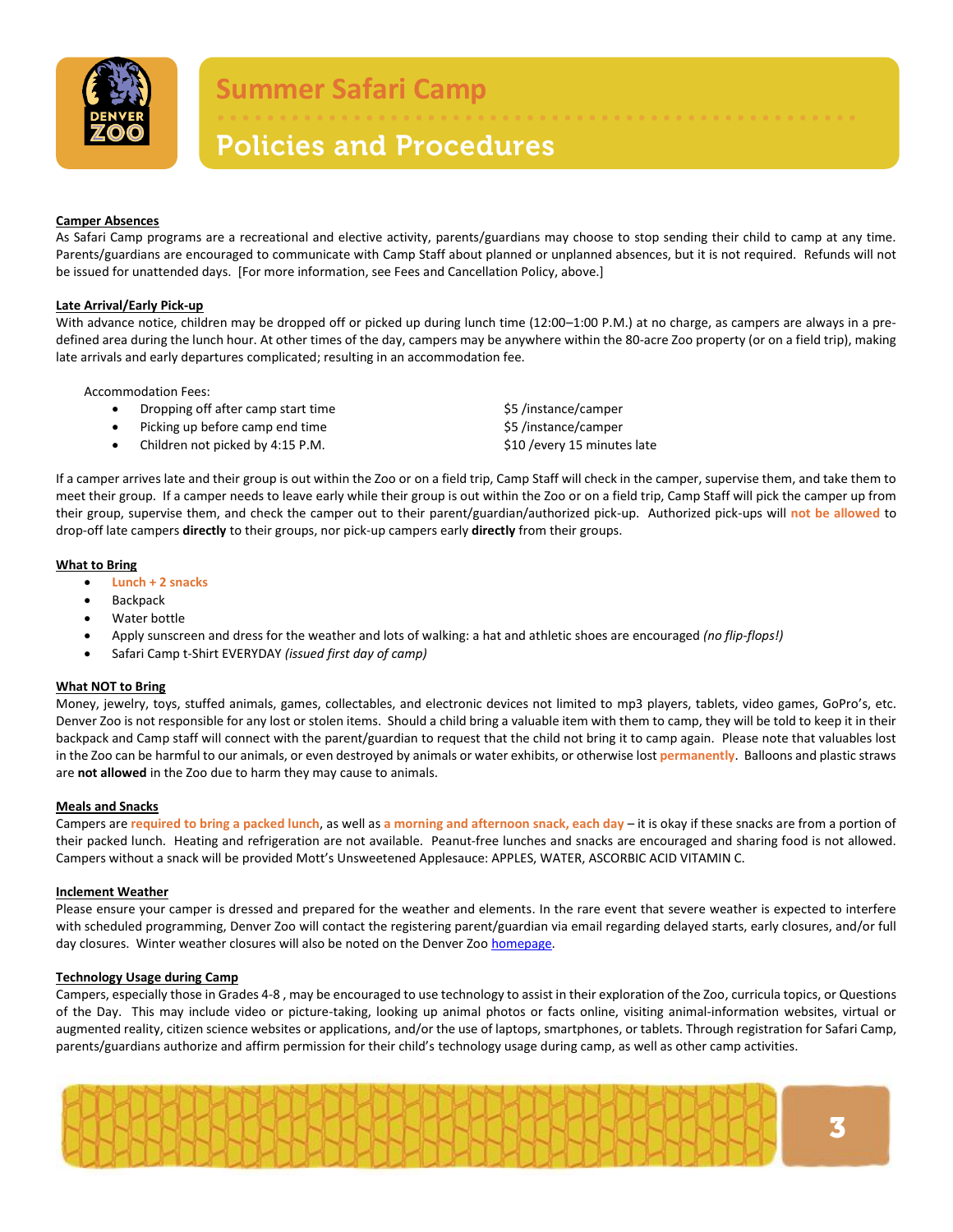

### • • • • • • • • • • • • • • • • • • • • • • • • • • • • • • • • • • • • • • • • • • • • • • • • • • • • **Policies and Procedures**

Campers may not view or show media containing explicit language or topics. Though limited in scope, occasional short videos or other media may be used during camp to help campers explore a topic related to camp curricula. Screen time introduced by instructors or administrators will be kept to a minimum. Usage of internet or media by campers will be strictly monitored by instructors, and may be disallowed or restricted at any time, including the possibility of instructors taking away phones, tablets, or other personal devices until the end of the camp day. Campers are expected to use online media for the purposes of exploring camp topics only. Campers will be expected **not to use** media during snack or meal times, unless during a planned activity or special occasion. Children using personal adaptive equipment or assistive technology will be exempt from this rule, and will have no restrictions on usage times.

#### <span id="page-3-0"></span>**Field Trips**

#### **Summer Safari Field Trips to City Park**

Camp groups may have a designated day and time to take a field trip to the City Park H2O Odyssey Fountains and/or the City Park box canyon and meadow *(please see your camper's Daily Schedule for more information).* These are walking field trips outside of the Zoo and do not require transportation by car or bus. By registering for Safari Camp, parents/guardians authorize and affirm permission for their child's participation in these field trips, as well as other camp activities. Camp Instructors are responsible for the safety of each camper in their group, with additional Camp Staff in attendance to oversee all field trips. Field trips may be cancelled or rescheduled for reasons such as extreme weather, changing state or municipality health guidelines for COVID-19, etc.

#### **Grades 6-8 Conservation Camp Field Trips**

The 6-8 grade Conservation Camp will take a trip off-site to participate in conservation work in the Denver metro area one or two days of their camp week. If field trip location requires transportation, it is provided by bus or 15-passenger vehicles. Parents/Guardians are given more information about these field trips (including location, days, times, transportation safety policies, etc.) and sign a waiver for their child to participate, prior to their scheduled camp week. Camp Instructors are responsible for the safety of each camper in their group with additional Staff in attendance to oversee all field trips. Field trips may be cancelled or rescheduled for reasons such as extreme weather, changing state or municipality health guidelines for COVID-19, etc.

#### **Lost and Found**

Lost items will be taken to the Zoo's main Lost and Found and you will need to contact the Zoo Lost and Found directly at **303-376-4805**, or on the Denver Zoo website's [Lost and Found page.](https://www.denverzoo.org/lostandfound/)

### **Health Care at Safari Camp**

#### **Storing and Administering Medications**

A contracted Child Care Health Consultant Nurse oversees health care policies and procedures, as well as training and delegation of all medication on site for Safari Camp. When the consulting nurse is not on site to administer medication, a trained and delegated Denver Zoo staff administers medications. We do not stock any over-the-counter medication like Tylenol, Ibuprofen, Benadryl, etc.

In order to store and administer ANY medication (emergency, prescription, or over-the-counter) to campers, we must receive a **Medication Administration Permission Form** completed by a parent/guardian and the child's physician two weeks prior to the start of the child's camp session. Any medication for a chronic illness such as asthma, allergies, or diabetes must be accompanied by a Care Plan written and signed by the child's physician. If at any point the Health Plan needs to change, an additional Medication Administration Permission Form will need to be completed by the child's physician. *Medication must be provided in the original labeled bottle or container.* Prescription medicine containers must bear the original pharmacy label that shows the prescription number, date filled, name of medication, dosage, physician's name, child's name, and directions for administering. Over-the-counter medication must be clearly labeled with child's first and last name. All medications *(with the exception of emergency medication like Epi-Pens, Inhalers, etc.)* will be locked and dispensed at the appropriate time, according to instructions written and signed by the Health Care Provider.

#### **Illness, Accidents, and Injuries**

Camp Staff and Denver Zoo Security, are certified in First Aid and CPR and are able to address emergencies as they occur. Parents/Guardians will be notified immediately of any accident or injury requiring medical treatment beyond a Band-Aid and/or ice pack. If needed, 911 will be called and paramedics will determine if transport to a hospital is necessary. If so, a Denver Zoo staff member will go to the hospital until a parent arrives.

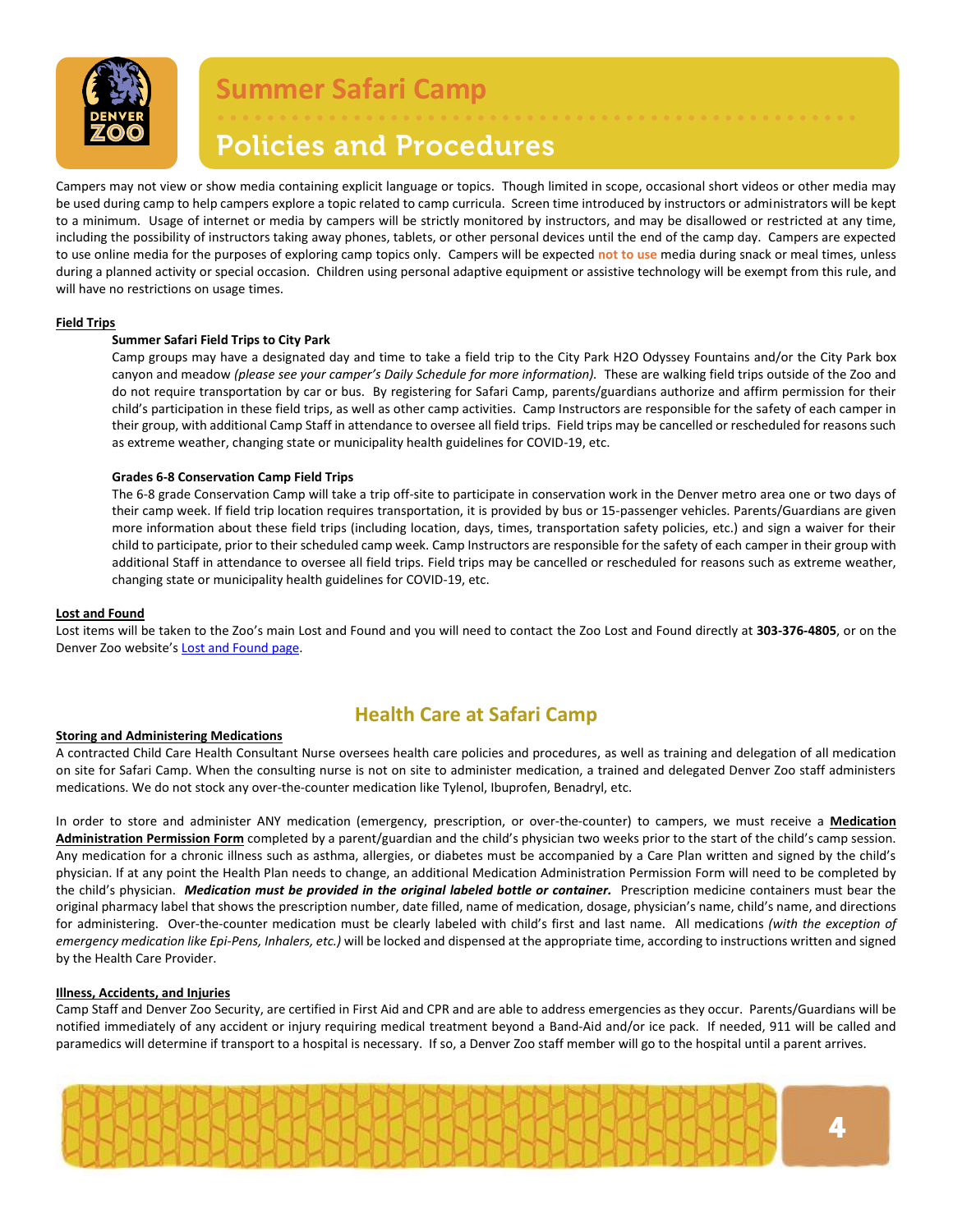

# **Policies and Procedures**

If a child becomes ill while at camp, they will rest away from their camp group, under the supervision of Camp Staff, and parents/guardians will be notified. If the child has a fever of 100°F or above, exhibits signs of illness, or does not feel well enough to take part in normal activities, parents/guardians will be asked to leave home or work immediately to pick-up the child.

• • • • • • • • • • • • • • • • • • • • • • • • • • • • • • • • • • • • • • • • • • • • • • • • • • • •

#### **Illness Policy and Daily Health Screening**

Denver Zoo recommends parents/guardians refer to the Illness Policy developed by Children's Hospital Colorado - [How Sick is Too Sick?](https://www.denverzoo.org/wp-content/uploads/2019/10/Illness-Policy.pdf) - to assist in determining when it is appropriate to keep a child home from camp. Parents/guardians must screen children daily, prior to arriving at camp. Children cannot attend camp if they answer "yes" to any of the following COVID-19 Health Screening Questions and should follo[w CDC guidelines](https://www.cdc.gov/coronavirus/2019-ncov/your-health/quarantine-isolation.html?CDC_AA_refVal=https%3A%2F%2Fwww.cdc.gov%2Fcoronavirus%2F2019-ncov%2Fphp%2Fpublic-health-recommendations.html) for testing and quarantine:

- 1. In the past 48 hours, has your camper, or others in the household, experienced the following symptoms:
	- Fever or chills
	- Sore Throat
	- Cough
	- Shortness of breath or difficult breathing
	- Headache
	- New loss of taste or smell
	- Diarrhea or vomiting
- 2. In the past 10 days, has your camper, or others in the household, tested positive for COVID-19?
- 3. In the past 10 days, has your camper, or others in their household, knowingly been in close contact with anyone who has had a confirmed case of COVID-19?

**Dropping-off a child at camp affirms they are healthy and free of any signs, symptoms, or exposure of illnesses to the best of your knowledge.** *Daily health screening policies, along with all other COVID-19 related policies and procedures, are subject to change based on state and local guidelines.*

If a camper is diagnosed with a communicable disease *(including, but not limited to: COVID-19, hepatitis, measles, mumps, meningitis, diphtheria, rubella, salmonella, tuberculosis, giardia, or shigella)* while attending or soon-after attending, we ask that parents notify us immediately. If further action is necessary, the Camp Staff will notify the local Health Department, staff members, and all parents of the participants enrolled at the site. The camper's confidentiality will be maintained.

#### **Accommodations for Special Needs**

If your child has any special needs we should be aware of, please contact us. We happily work with parents/guardians to make Safari Camp accessible to children with varying needs in accordance with the Americans with Disabilities act; however, we are unable to provide one-on-one or supplementary services. If your child needs to attend camp with their full-time care provider, special arrangements can be made, but **must be scheduled in advance** for security purposes. After undergoing a background check, the adult caregiver may attend at no charge. **A background check can take up to 30 days to process**, so please give us as much advance notice as possible.

#### **Sunscreen**

We provide Rocky Mountain Sunscreen: SPF 30, Oxybenzone-Free, Water Resistant, and Fragrance-Free. You are welcome to pack an alternative, if desired *(please label with first and last name*). There is a sunscreen station within the Gates Center and in the Primate Panorama Classrooms for campers to re-apply during the day. We do not directly apply sunscreen to any camper but help them by guiding them to apply it themselves.

#### **Camper Personal Hygiene**

Each child is instructed to wash their hands with soap and water upon arrival, before snacks/lunch, and after using toilet facilities, and blowing their noses, coughing, or sneezing. In addition, 70-80% alcohol-based hand sanitizer is available in each classroom and while out in the Zoo, and utilized throughout the day. You are welcome to pack an alternative, if desired *(please label with first and last name*). Participants must be toilet trained prior to attending. We stock extra shorts/pants/shirts/underwear in case a child needs to change due to soiled clothes.

#### **COVID-19 Operating Guidelines**

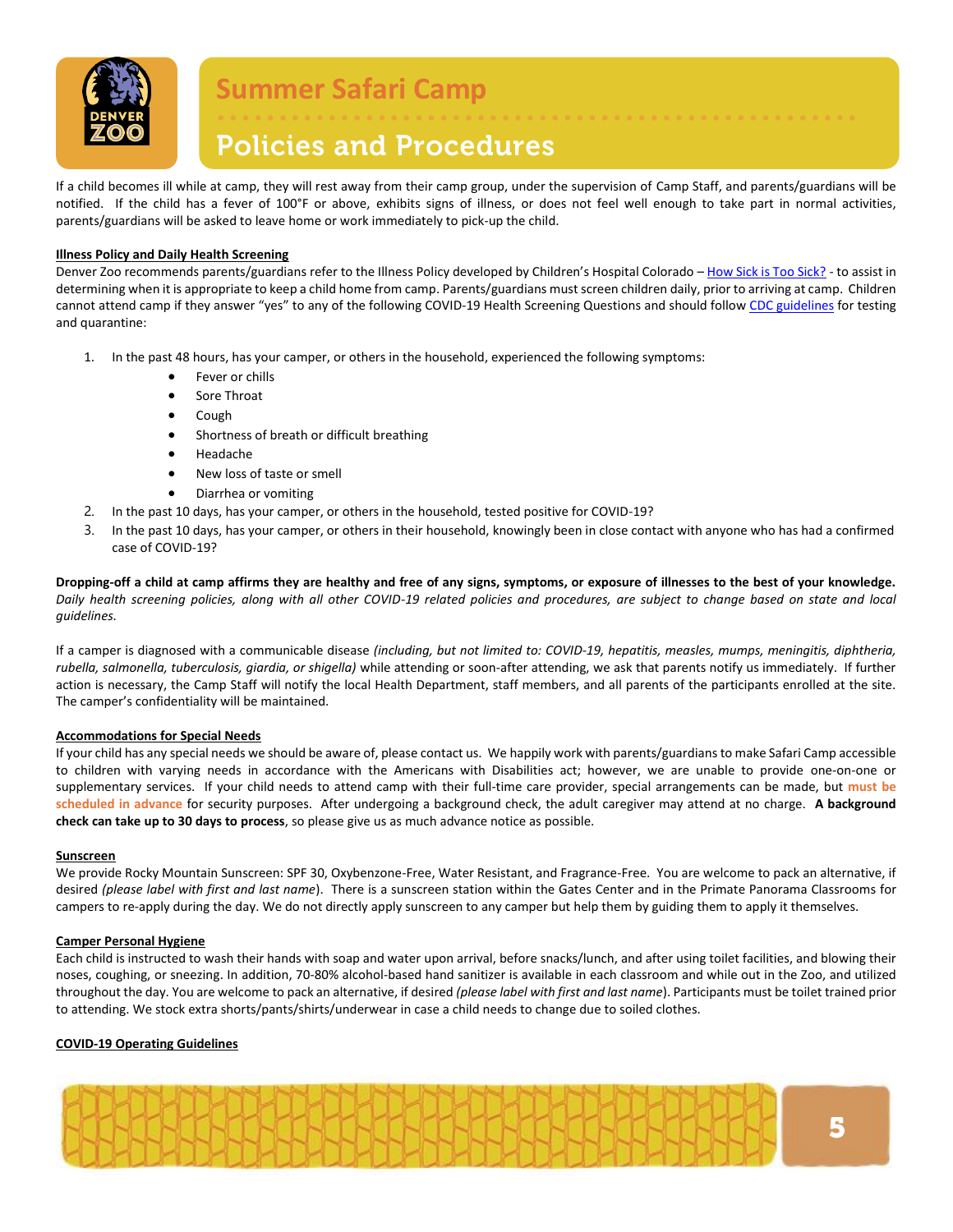

# **Policies and Procedures**

Denver Zoo follows local, state and federal guidelines when developing its programs, including th[e CDC Community Level](https://www.cdc.gov/coronavirus/2019-ncov/your-health/covid-by-county.html) prevention tool an[d COVID-](https://covid19.colorado.gov/childrens-day-camps-youth-sports-camps)[19 Guidance for Children's Day Camps](https://covid19.colorado.gov/childrens-day-camps-youth-sports-camps). Additionally, Safari Camps collaborates with a contracted health professional to ensure best practice for camper health and wellness. Denver Zoo may adjust COVID-19 related policies or requirements of staff, volunteers, campers and families and will communicate those updates accordingly. As of May 10, 2022, Safari Camp COVID-19 specific guidelines are follows:

#### **Face Coverings:**

- Community Level Low or Med: Face coverings are optional for staff, volunteers, and campers.
- Community Level High: Face coverings are required indoors for staff, volunteers, and campers.

**Group Size**: Camp groups will be set as recommended by CDPHE for children's day camps as it relates to total group numbers, room capacities with social distancing, and/or any additional updates as they become available.

• • • • • • • • • • • • • • • • • • • • • • • • • • • • • • • • • • • • • • • • • • • • • • • • • • • •

**Physical Distancing:** Children and staff will maintain physical distance as recommended by CDPHE for children's day camps, as much as possible. In addition, camp groups will be kept separate from one another.

### **Safety at Safari Camp**

#### **Supervision**

There is a maximum staff to child ratio of 1 to 10. Experienced, trained adult instructors and volunteers will lead the group in activities, games, and tours. All staff and adult volunteers have undergone extensive background checks and are highly trained in Safari Camp programs and working with children. They are here to ensure a safe, fun, educational experience for your child.

A roster is generated for each camp group containing each camper's name, grade, parent/guardian names, and authorized pick-ups. Campers are checked in/out daily via this roster by Camp Staff. Instructors keep a head count of campers in their groups constantly. Classroom doors are secured at all times. Each camp has a daily schedule they follow, so that Camp Staff know the Zoo areas where camp groups are expected to be. During the busy summer season, Summer Safari t-shirts are required for each camper, as they aid in keeping groups together while out in the Zoo.

In the rare event of a separated or lost camper, the instructor will call and alert security and a Camp Staff immediately, with the name and description of the camper. Security will dispatch available personnel to assist, monitor the Zoo entrance/exit, and initiate a Zoo wide all-call. The missing camper's group will remain in place in the Zoo with their instructor until the missing camper is located. The Conservation Engagement and Learning Department and other Zoo staff will be notified and dispatched to assist, where needed. The missing camper's parents will be notified by phone and Security will contact the Denver Police Department if needed. After the child is located, they will be reunited with their camp group, and the instructor will recount the situation to Camp Staff for assessment of why the situation occurred. Parents will be notified via phone once the child has been located and reunited with their group and instructor.

#### **Visitor Policy**

For security and safety purposes, we do not allow visitors. Only adults that have passed a Denver Zoo background check can be with camp groups. If you are planning to spend the day at the Zoo, we have several restaurant/food stations located throughout the Zoo, as well as a large gift shop. If you decide to tour the Zoo, we ask that you tour different areas than your child's camp group. This is to ensure that your participant can fully enjoy the benefits and social development of interacting with the other children in their camp. The added benefit for your child is learning to remain with their instructors and tour guides, which aids with our security precautions, in addition to helping your child learn important group skills. We greatly appreciate your cooperation.

#### **Suspected Child Abuse**

Any incident of suspected child abuse or neglect will be reported immediately to the Colorado Department of Social Services, local authorities, and to the Denver Zoo Board of Directors, and Denver Zoo will conduct a thorough internal investigation.

#### **Additional questions, concerns, or suggestions?**

Please contact the Guest Care Center at 720-337-1400 or [guestcare@denverzoo.org.](mailto:guestcare@denverzoo.org)